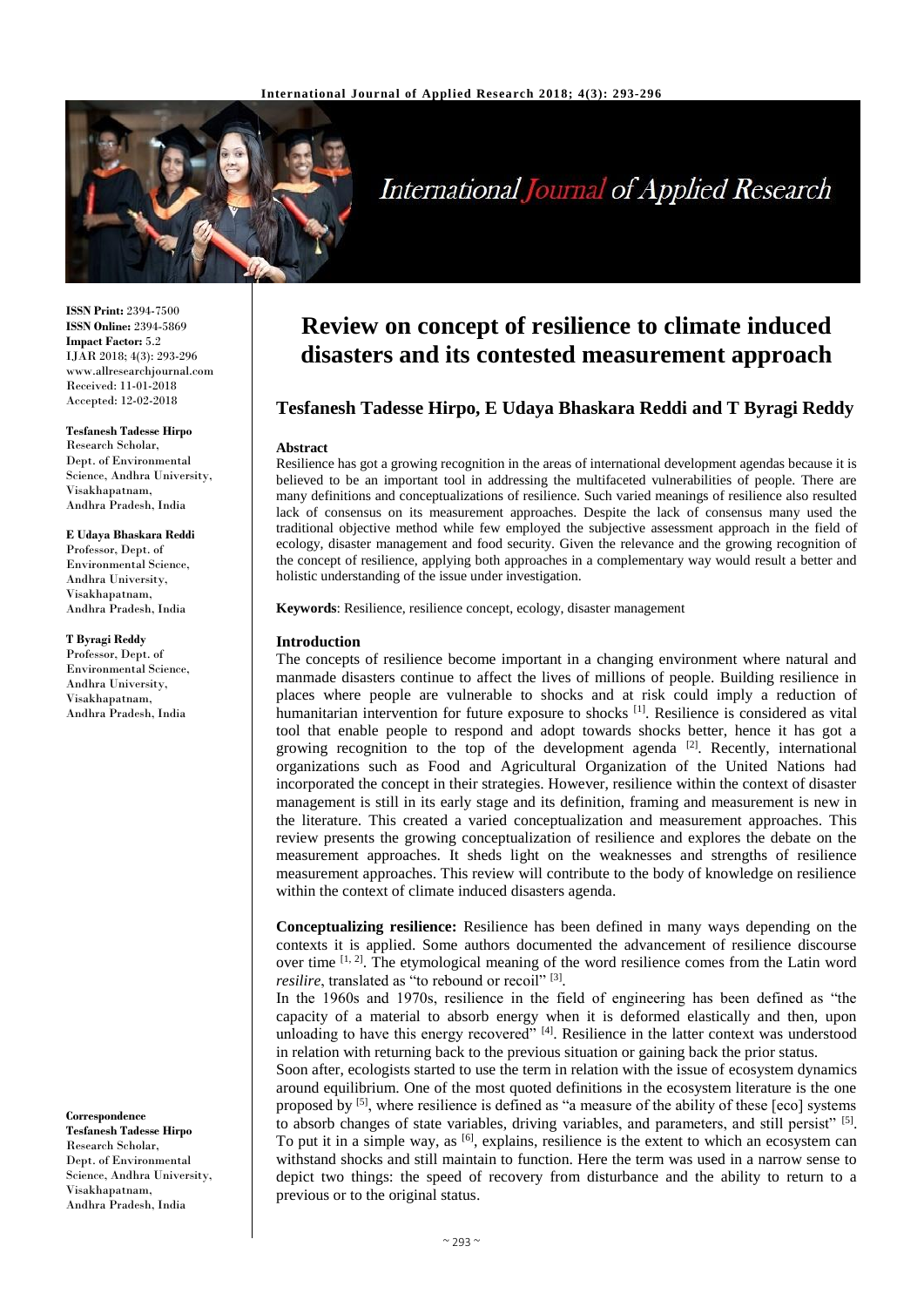For the latter case, some authors argued that a system may not necessarily return back to the same function or existence after a disturbance, as [7] describes the advancement of the term's meaning where the "resilience of complex adaptive systems is not simply about resistance to change and conservation of existing structures". Rather it is the potential for the possibility of successfully adapting to changed circumstances by paving the way for a new state. This is particularly important in situations where the original state may not be the preferred situation to return. For instance, the post-shock restoration of a household or a community to a food insecurity or poverty situation would not be desirable.

Then the concept of resilience began to gain its popularity in various fields such as disaster risk reduction, climate change and food security [8]. Particularly, in the last decade the scope of resilience has broadened its application to social and ecological systems  $[9, 10]$ , focusing on concepts such as persistence, adaptability, and transformability which are taken as features of resilience  $[11, 7]$ .

In a detailed manner, [7] stated that "resilience is no (longer) simply about resistance to change and conservation of existing structures (the engineering definition)" or even about "buffer capacity and (the ecological definition) persistence to change while maintaining the same function". Rather, it is viewed as an emergent idea that includes two more concepts which are the adaptive capacity of the system and the transformative capacity [8].

In [12] adaptive capacity refers to "the capacity to learn, combine experience and knowledge, adjust responses to changing external drivers and internal processes, and continue operating"  $[11]$  defined the transformative component as the "capacity to create a fundamentally new system when ecological, economic, or social structures make the existing system untenable". In other words, resilience of a human system can be thought to comprise a range of different capacities: the capacity to bounce back after a shock, the capacity to adapt to a changing environment, and the transformative capacity of an enabling institutional environment  $[13]$ . These three concepts are considered as components of resilience in many studies which in turn clarify that resilience is a multidimensional concept.

Generally, apart from its varied conceptualization resilience has now become a central paradigm in dealing with issues such as climate change adaptation, disaster management and social protection [14].

**Contrasting measurement approaches:** The theoretical challenges of the resilience concept created inconsistencies in understanding resilience which in turn result absence of a uniform approach. The demand toward a standardized measure of resilience is ongoing. There is no agreed up on mechanism yet on its measurement [15]. Even, within a specific discipline such as resilience to climate extremes there is no clear consensus [16].

In spite of the resilience concept ambiguities, there exists a key distinction between its measurement approach, known as objective and subjective measures.

In most objective approaches, the resilience measurement begins by identifying resilience-related capacities (to absorb, adapt and transform) that are believed to be relevant to respond to a particularly identified shock  $[17]$ . Then objective indicators that represent physical, social, institutional and economic dimensions of resilience will be

assigned. Finally, these dimensions will be merged to create a composite index.

While this approach has its own benefits, there are certain weaknesses. First, the selection of all indicators or variables that support people's livelihood in a specific-context is very challenging  $[18]$ . This is due to the fact that what resulted resilience in one society may not be the same for others. Second, setting objective-indicators that are assumed important by external experts is also value-laden and contested  $[19, 17]$ . Although in objective measurement approach experts are best placed to evaluate other people's lives, and have a better understanding of the factors that contribute to people's own resilience such top-down measure may not exactly reflect how people see themselves which may be harder to understand and measure <sup>[20]</sup>. In line with this, according to  $[21]$  resilience is not simply assessing tangible objective elements, such as the availability of various livelihood assets but also considering the wider socio-cultural and psychological elements.

Subjective resilience measurement is believed to offer an important advantage in terms of complementing traditional objective way of measurement. Given the multifaceted nature of resilience, the assessment may be done in a way that allows people to freely respond what they perceive about their situations. Although such kinds of data require considerable technical and human resources, it allows for rich subjective information to be gathered without dictating responses [22] .

This approach is based on the notion that people have a good understanding of their own resilience which is referred as perceived resilience  $^{[23]}$ . Accordingly, subjective forms of information are crucial to help answer questions about whether households or communities are resilient, but also why some are resilient and others are not. This information not only helps to reduce the uncertainty in selection indicators but also help to explain the attitudes, beliefs and cultural values that influence the decision-making processes. Moreover, measurement of objective resilience typically requires the collection and analysis of data across a large number of variables <sup>[18]</sup> while subjective assessment could be done using a limited number of questions that are further reduced using statistical techniques. This is particularly important where accurate and large socioeconomic datasets are inadequate.

There are some methodological weaknesses of subjective measurement approach. The most commonly cited concern is the validity of self-reported responses. This is because reports of subjective resilience are individual judgments and might be influenced by many contextual factors [20]. The same authors further explain that there are situations people tactically report to questions in their own self-interest. For instance, in areas where people rely on humanitarian assistance to meet their basic livelihood requirement, there is a possibility that they may intentionally choose to be considered vulnerable so as to sustain the assistance. Unlike objective approach, subjective measurement may also require a thorough understanding of the context and political economy of the surveyed area  $[20]$ . This is because, contrary to the above example, in a socially attached stigma with the living conditions, households may not want to be considered having low levels of resilience and deliberately respond as having higher level apart from the reality. These kinds of situations put the subjective measurement in question. Generally, despite the weaknesses and strengths in each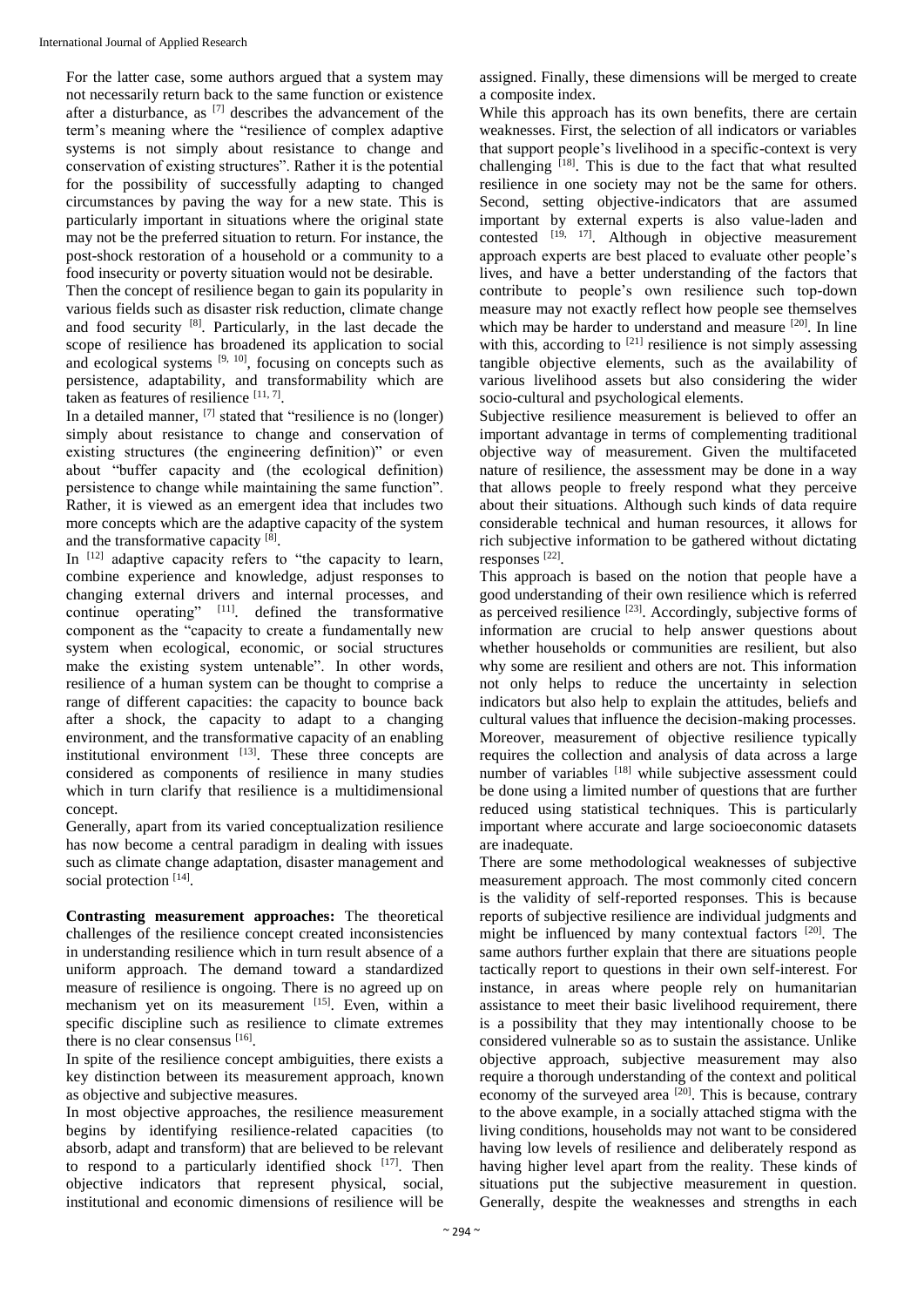approach there are many studies that used the objective approach in measuring resilience  $[24, 32]$  while few others employ subjective analysis on the field  $[20, 33]$ .

**Conclusion:** Resilience is understood and continues to be defined in different ways due to its multidimensionality. Hence, there is no one single definition that fits for all. The measurement approaches are not universal, both objective and subjective assessment techniques are used, which means measuring resilience is still not clear. However, there is a growing interest in incorporating resilience approach in many studies which shows its relevance in the field of disaster management.

Assessment of resilience at any level not only requires precise objective measurement but also subjective analysis of complex relationships related with the concept. Hence, mixed method approach works better to capture a more holistic understanding of what it takes to be resilient through examination of judgments as well as the measureable characteristics of socio-ecological systems.

**Acknowledgement:** The author is thankful to (Ministry of Education, Ethiopia) for sponsoring my scholarship and Department of Environmental Sciences, Andhra University, Visakhapatnam, India for providing this opportunity. This review is part of the doctoral thesis work of the author. All views and interpretations and conclusions expressed in this paper are those of the author and not necessarily those of the supporting institutions.

## **References**

- 1. Béné C, Wood RG, Newsham A, Davies M. Resilience: New Utopia or New Tyranny? Reflection about the Potentials and Limits of the Concept of Resilience in Relation to Vulnerability Reduction Programs. IDS Working Papers. 2012; 405:1-61.
- 2. International Food Policy Research Institute (IFPRI). Definitions of resilience: 1996–present. Washington, DC. http:// www. 2020 resilience. If pri. Info /files /2013/08/ resilience definitions.pdf. 2013.
- 3. Hoddinott J. Resilience: A primer. Conference Brief. Washington, DC: International Food Policy Research Institute 2014.
- 4. Callister, Rethwisch DG. Materials Science and Engineering an Introduction. 9E Binder Ready Version + Wiley Plus Registration Card. John Wiley & Sons 2012.
- 5. Holling CS. Resilience and stability of ecological systems. Annual Review of Ecology and Systematics. 1973; 4(1):1–23.
- 6. Adger WN. Social and ecological resilience: are they related? Progress in Human Geography. 2000; 24(3): 347-364. https://doi.org/10.1191/030913200701540465
- 7. Folke C. Resilience: the emergence of a perspective for social – ecological systems analyses. Global Environmental Change. 2006; 16:253–267. Available online at: DOI:10.1016/j.gloenvcha.2006.04.002
- 8. Béné C, Headey D, Haddad L, Von Grebmer K. Is resilience a useful concept in the context of food security and nutrition programmes? Some conceptual and practical considerations. Food Security. 2015; 8(1):123–138. Available online at: https://doi.org/10.1007/s12571-015-0526-x

9. Berkes F, Folke C. Linking Social and Ecological Systems: Management Practices and Social Mechanisms for Building Resilience. Cambridge University Press, Cambridge, UK. 1998.

- 10. Gunderson LH, Holling CS. Panarchy: Understanding Transformations in Human and Natural Systems. Island Press, Washington, DC, USA. 2002.
- 11. Walker B, Holling CS, Carpenter SR, Kinzig AP. Resilience, Adaptability and Transformability in Socialecological Systems. Ecology and Society. 2004; 9(2). Available on at: https://doi.org/10.5751/es-00650- 090205.
- 12. Berkes F, Colding J, Folke C. Navigating Social-Ecological Systems: Building Resilience for Complexity and Change. Cambridge University Press, Cambridge, UK 2003.
- 13. Food and Agricultural Organization (FAO). Resilience Index Measurement and Analysis (RIMA) model. Technical Brief. Rome 2013. http://www.ncaer.org/downloads /Reports/Agriculture-Report July-Sept 2013.pdf.
- 14. Department for International Development (DFID). Humanitarian emergency response review: UK Government response. London 2011. https:/ /www.gov.uk/government/uploads/system/uploads/attac hment\_data/file/67489/hum-emer-resp-rev-uk-gvmtresp.pdf.
- 15. Barrett CB, Constas MA. Toward a theory of resilience for international development applications. Proceedings of the National Academy of Sciences of the United States of America. 2014; 111(40):14625–14630. Available at: DOI: 10.1073/ pnas.1320880111.
- 16. Olsson L, Jerneck A, Thoren H, Persson J, O'Byrne D. Why resilience is unappealing to social science: Theoretical and empirical investigations of the scientific use of resilience. Science Advances 2015; 1(4): e1400217.
- 17. Bahadur A. 'Measuring Resilience An analytical review'. Climate and Development 2015, under review. Available at: DOI: 10.13140/RG.2.1.1300.1444
- 18. Cutter SL, Barnes L, Berry M, Burton C, Evans E, Tate E. *et al*. place-based model for understanding community resilience to natural disasters. Global Environmental Change. 2008; 18(4):598–606.
- 19. Carpenter S, Walker B, Marty Anderies J, Abel N. From Metaphor to Measurement: Resilience of What to What? Ecosystems 2001; 4(8):765–781. Available at: DOI: 10.1007/s10021-001-0045-9.
- 20. Jones L, Tanner T. Measuring "Subjective Resilience": Using Peoples' Perceptions to Quantify Household Resilience. SSRN Electronic Journal. 2015. Available at: DOI: org/10.2139/ssrn.2643420
- 21. Adger WN, Barnett J, Brown K, Marshall N, O'brien, K. Cultural dimensions of climate change impacts and adaptation. Nature Climate Change. 2013; 3,112-117.
- 22. Marschke MJ, Berkes F. Exploring Strategies that Build Livelihood Resilience: a Case from Cambodia. Ecology and Society 2006; 11(1). Available at: https://doi.org/10.5751/es-01730-110142.
- 23. Nguyen KV, James H. Measuring Household Resilience to Floods: a Case Study in the Vietnamese Mekong River Delta. Ecology and Society, 2013; 18(3). Available at: https://doi.org/10.5751/es-05427-180313